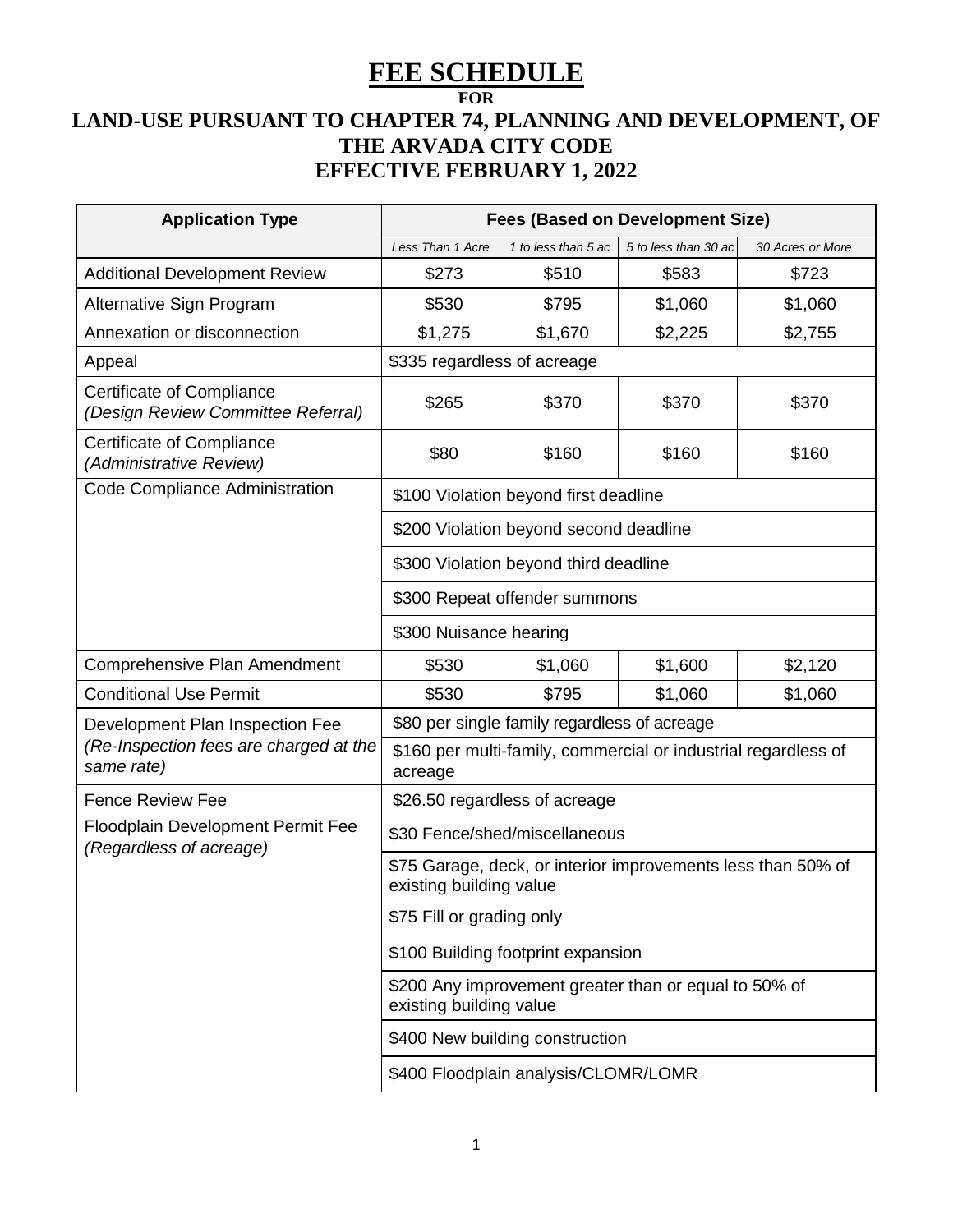| <b>Application Type</b>                                                 | <b>Fees (Based on Development Size)</b>                                             |                                 |                                |                                |  |
|-------------------------------------------------------------------------|-------------------------------------------------------------------------------------|---------------------------------|--------------------------------|--------------------------------|--|
|                                                                         | 1 to less than 5 ac<br>5 to less than 30 ac<br>Less Than 1 Acre<br>30 Acres or More |                                 |                                |                                |  |
| Floodplain Variance                                                     | \$400 regardless of acreage                                                         |                                 |                                |                                |  |
| <b>Food Truck Vending</b>                                               | \$50 per year                                                                       |                                 |                                |                                |  |
| <b>Height Exception</b>                                                 | \$825 regardless of acreage                                                         |                                 |                                |                                |  |
| <b>Major Modification</b>                                               | \$530                                                                               | \$795                           | \$1,060                        | \$1,060                        |  |
| Major Subdivision Concept Plan                                          | \$555                                                                               | \$1,110                         | \$1,640                        | \$2,170                        |  |
| <b>Major Subdivision Final Plat</b><br>or Amendment                     | \$830                                                                               | \$1,535 plus<br>\$240 per acre  | \$1,670 plus<br>\$200 per acre | \$1,960 plus<br>\$190 per acre |  |
| <b>Major Subdivision Preliminary Plat</b>                               | \$820                                                                               | \$1,535 plus<br>\$265 per acre  | \$1,750 plus<br>\$245 per acre | \$2,170 plus<br>\$225 per acre |  |
| Master Development Plan                                                 | \$820                                                                               | \$1,640                         | \$1,910                        | \$2,170 plus<br>\$15 per acre  |  |
| Minor Modification, Individual<br>Standard                              | \$165 regardless of acreage                                                         |                                 |                                |                                |  |
| Minor Modification - Site Plan, Final<br>Development Plan or Final Plat | \$330                                                                               | \$550                           | \$820                          | \$1,110                        |  |
| <b>Minor Subdivision Plat</b>                                           | \$820                                                                               | \$1,220 plus<br>\$240 per acre  | \$1,300 plus<br>\$200 per acre | \$1,640 plus<br>\$200 per acre |  |
| Out of City Utility Request                                             | \$530                                                                               | \$780                           | \$1,060                        | \$1,325                        |  |
| PUD Development Plan or<br>Amendment                                    | \$545                                                                               | \$1,535 plus<br>\$265 per acre  | \$1,750 plus<br>\$240 per acre | \$2,050 plus<br>\$215 per acre |  |
| <b>PUD Final Development Plan</b>                                       | \$830                                                                               | \$1,535 plus<br>\$265 per acre  | \$1,750 plus<br>\$220 per acre | \$2,000 plus<br>\$200 per acre |  |
| PUD Final Development Plan<br>Amendment                                 | \$530                                                                               | \$780                           | \$1,060                        | \$1,325                        |  |
| <b>PUD Sketch Plan</b>                                                  | \$545                                                                               | \$1,100                         | \$1,640                        | \$2,170                        |  |
| <b>Public Hearing Sign Deposit</b>                                      | \$100 per sign                                                                      |                                 |                                |                                |  |
| Revocable Encroachment License or<br>Permit                             | \$370 regardless of acreage                                                         |                                 |                                |                                |  |
| <b>Short Term Rental</b>                                                | \$110 regardless or acreage                                                         |                                 |                                |                                |  |
| Sign Review Fee                                                         | \$55 regardless of acreage                                                          |                                 |                                |                                |  |
| <b>Site Plan</b>                                                        | \$820                                                                               | $$1,535$ plus<br>\$240 per acre | \$1,750 plus<br>\$225 per acre | \$2,170 plus<br>\$215 per acre |  |
| Site Plan Amendment                                                     | \$530                                                                               | \$780                           | \$1,060                        | \$1,325                        |  |